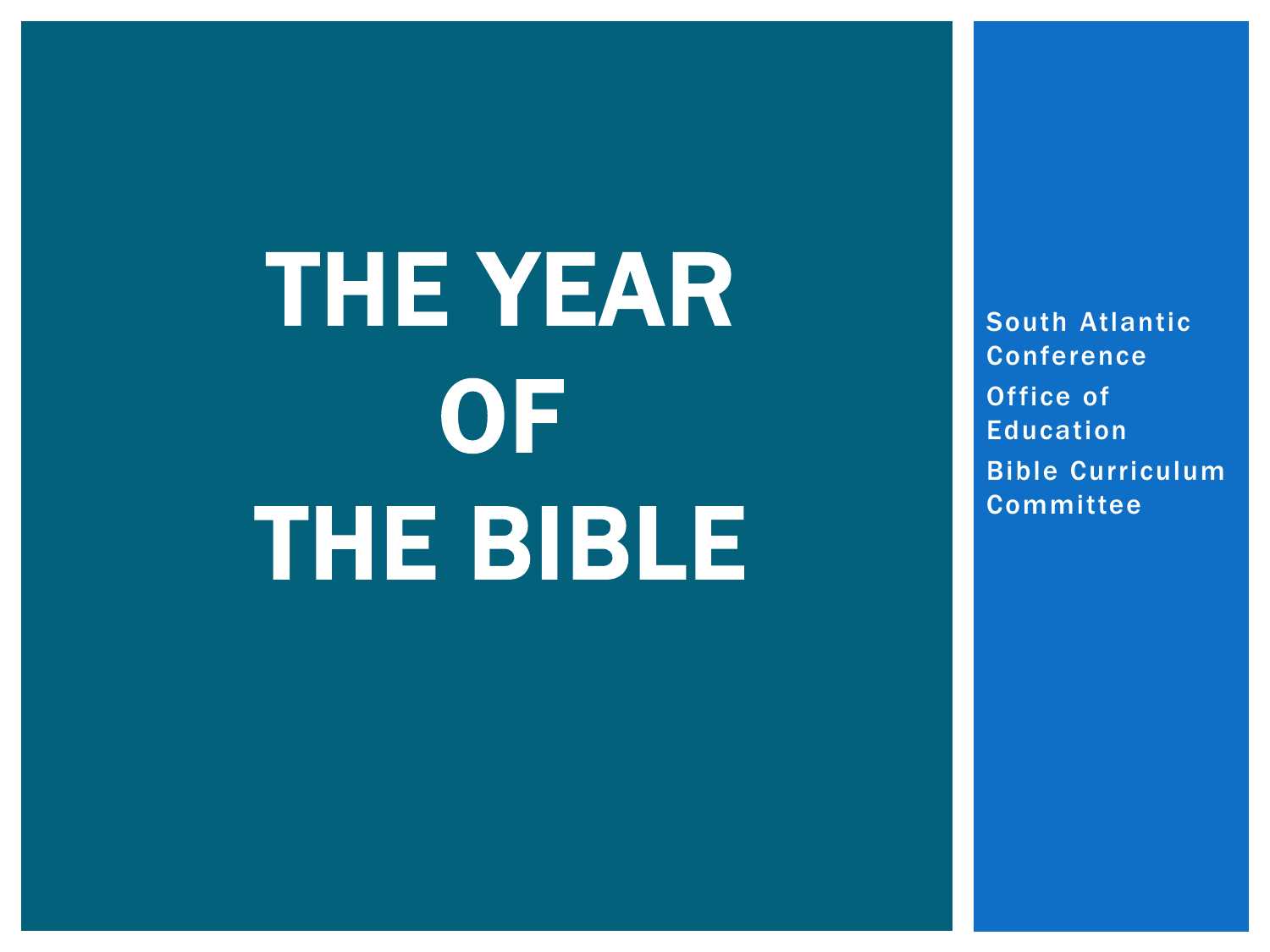#### THE YEAR OF THE BIBLE

 **The most essential education** for our youth today to gain, *and that which will fit them for the higher grades of the school above*, is an education that will teach them how to reveal the will of God to the world. To neglect this phase of their training, and to bring in to our schools a worldly method, is to bring loss to both teachers and students. [RH, October 24, 1907].

 *Train up a child in the way he should go: and when he is old, he shall not depart from it. Proverbs 22:6*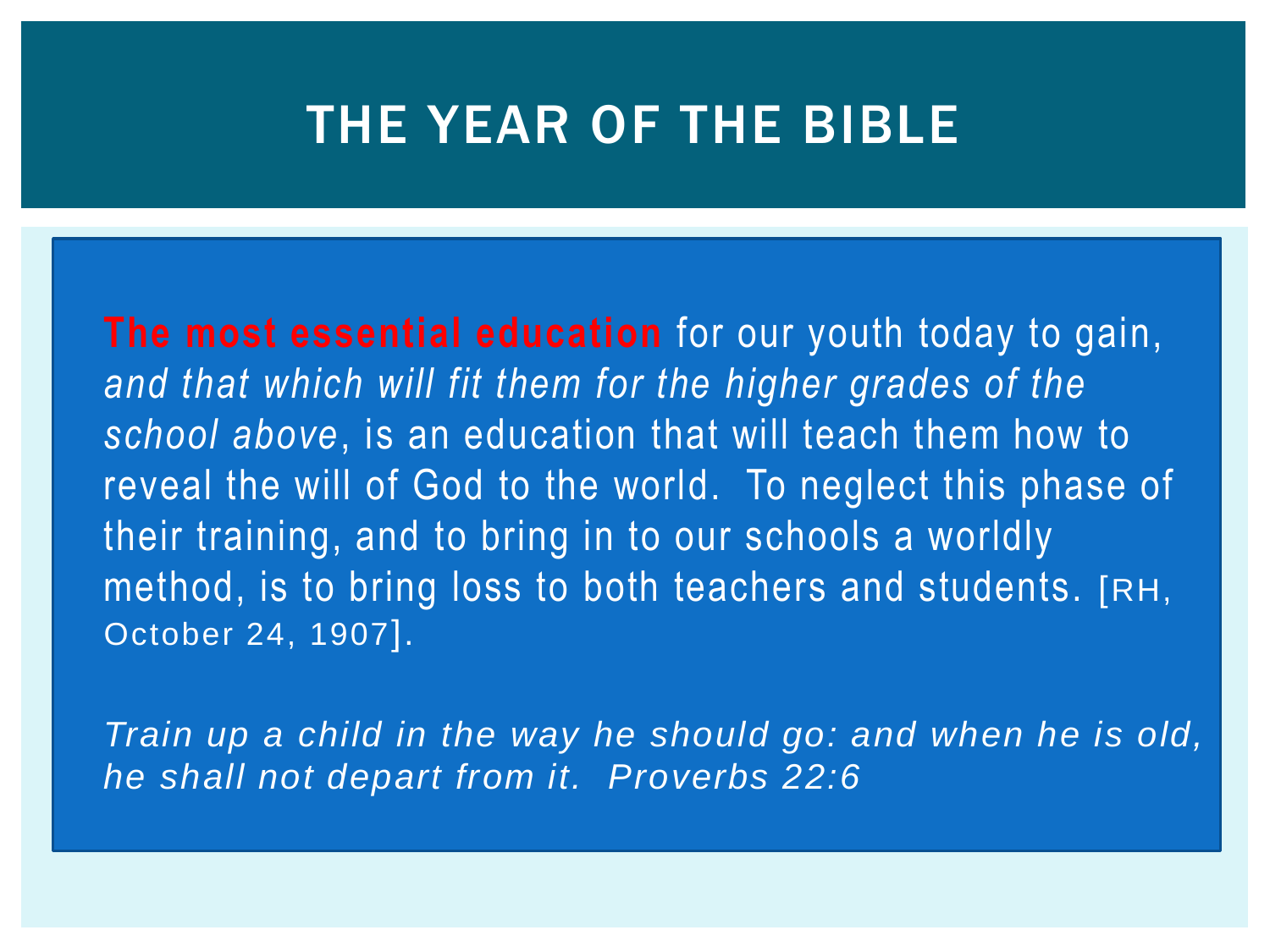



Expected Schoolwide Learning Results

The goals of what students should be able to do when they graduate.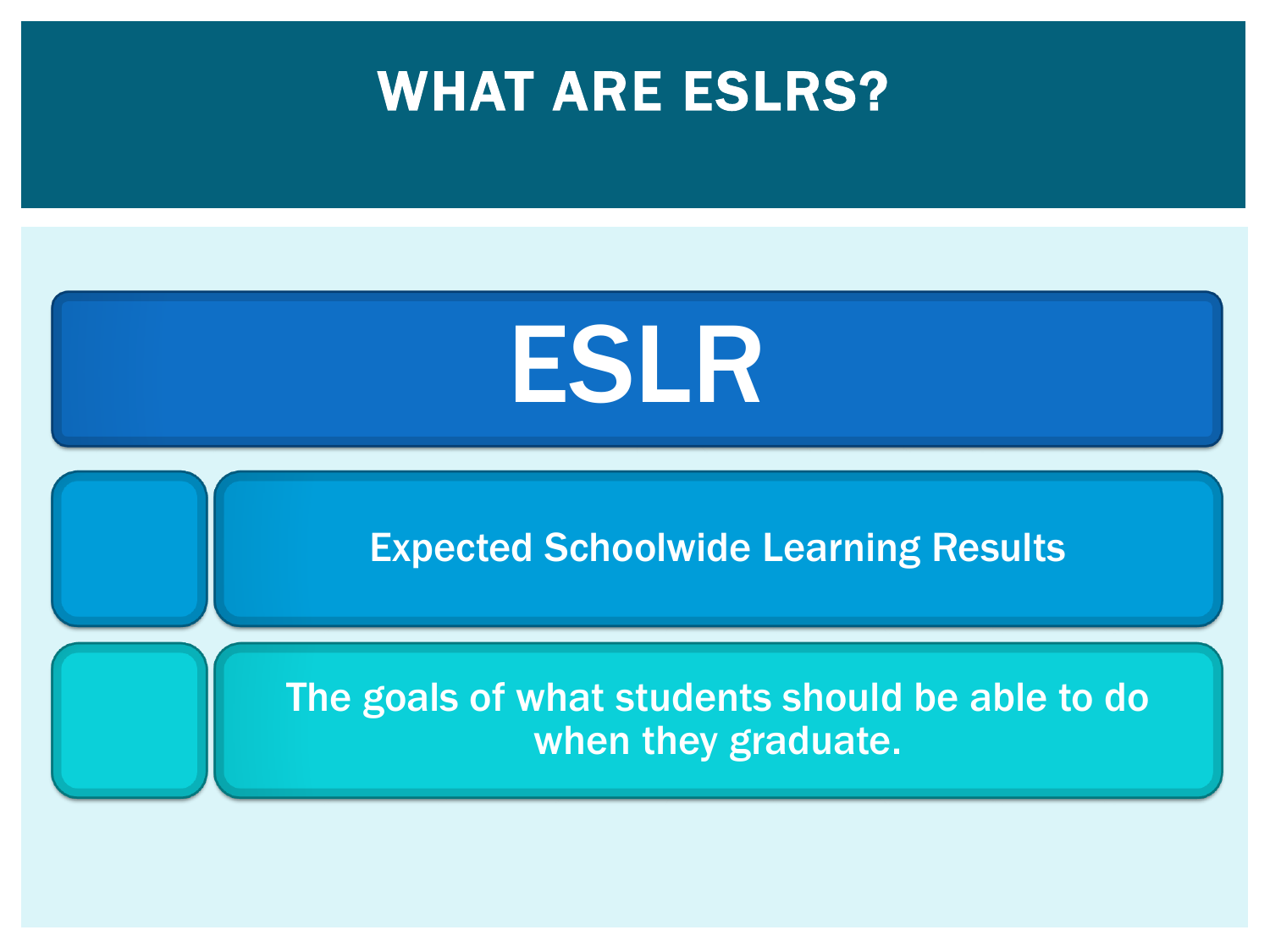#### THERE ARE 20 BIBLE VERSES AND CHAPTERS IDENTIFIED FOR EACH GRADE LEVEL OF THE ESLRS.

- **These scriptures can and should be incorporated into** the regular Bible curriculum. In other words, these verses may used in addition or in the alternative of verses in the current curriculum. e<br>D
- **Consider examining the verses in as many versions** as is needed to assist the students in drawing personal understanding from the verses.
- **Nemorization of these verses in the King James** Version (KJV) of the Bible *is strongly* suggested.
- **This by no means an exhaustive list of verses. But** an essential beginning and goal for all SDA students.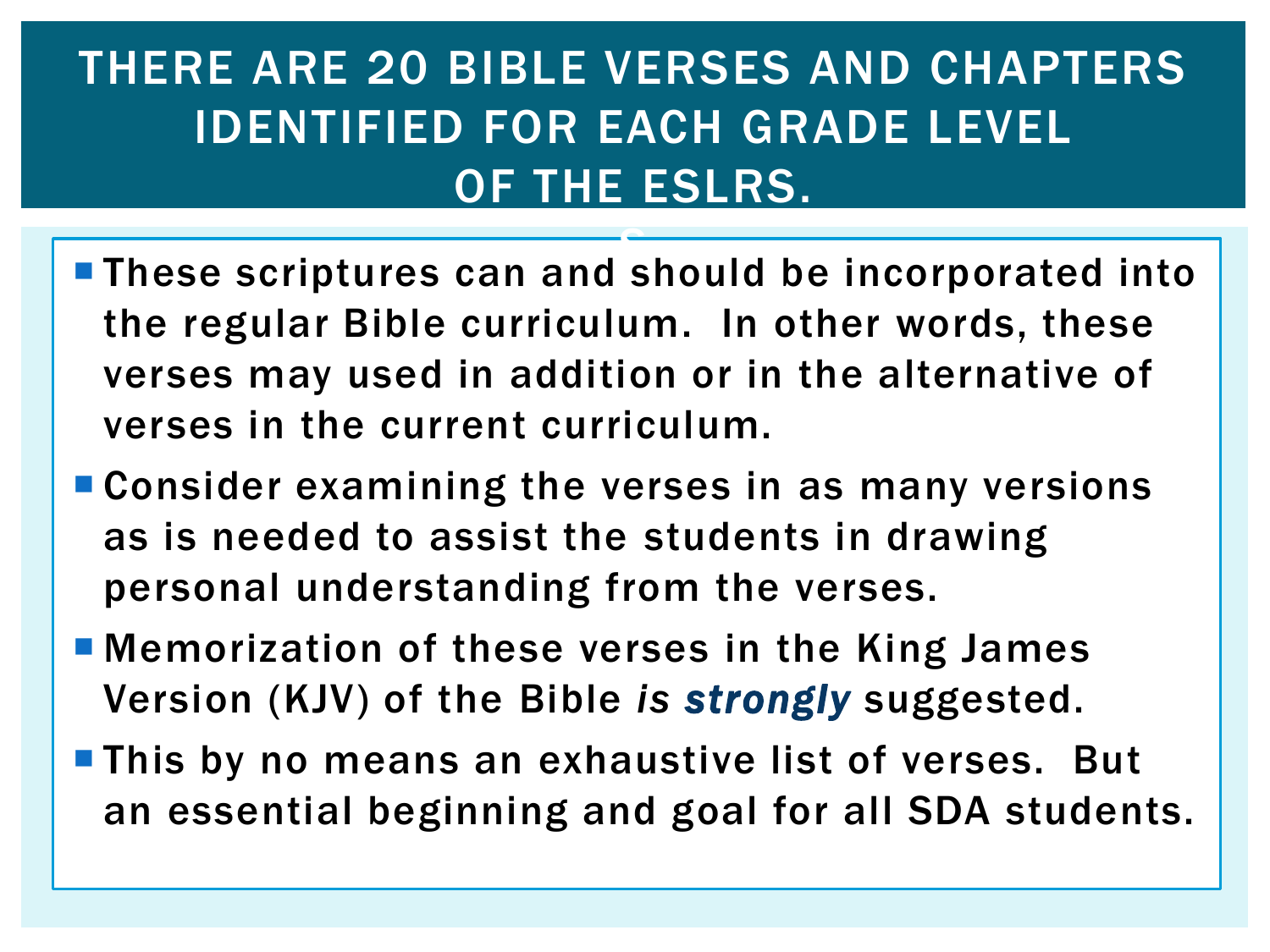| <b>GRADES K-2</b>                     | <b>GRADES 3-5</b>                  | <b>GRADES 6-12</b>                                 |
|---------------------------------------|------------------------------------|----------------------------------------------------|
| 66 books of the Bible                 | 66 books of the Bible              | 66 books of the Bible                              |
| <b>Genesis 1:1</b>                    | Proverbs 3:5,6                     | Proverbs 3:5,6,7                                   |
| <b>Psalms 23 (chapter</b>             | Psalms 1 (chapter)                 | <b>Isaiah 53:1-12</b>                              |
| <b>Psalms 100 (chapter)</b>           | <b>Psalms 19:7-14</b>              | Isaiah 58:13,14                                    |
| <b>Psalms 119:105</b>                 | Psalms 91 (chapter)                | Psalm 91 (Chapter)                                 |
| Proverbs 3:5,6                        | Isaiah 46:10                       |                                                    |
| <b>Exodus 20:1-17</b>                 | Exodus 20:1-17                     | <b>Exodus 20:1-17</b>                              |
| <b>10 Commandments</b>                | <b>10 Commandments</b>             | <b>10 Commandments</b>                             |
| <b>Matthew 5:3-9 (The Beatitudes)</b> | Matthew 5:3-12 (The Beatitudes)    | Matthew 5:3-14 (The Beatitudes)                    |
| Matthew 6:9-13 (Lord's Prayer)        | Matthew 24:14 (And this gospel)    | Matthew 24:14 (And this gospel)                    |
| <b>Matthew 1:21</b>                   | Matthew 6:33 - Seek ye First       | Matthew 28:19, 20 (the Great Com)                  |
| Matthew 24:14 (And this gospel)       |                                    | Romans 6:6-8 - whatsoever a                        |
| Matthew 6:33 - Seek ye First          | Ephesians 6:11-12 - wrestle not    | Ephesians 6:11-17                                  |
| <b>John 3:16</b>                      | 1 John $2:15$ – love not the world | 1 John 3:1,2,3                                     |
| 1 John 1:9                            | 1 John 3:1,2 - behold what manner  | Romans 12:1,2 - not conform but                    |
| 1 John 3:1                            |                                    | transformed                                        |
| <b>Romans 6:11</b>                    | John 3:16, 17                      | 1 Corinthians 10:13                                |
| Romans 6:23                           | John 14:1-3                        | 1 Corinthians 13 - Love chapter                    |
|                                       | Romans 8:38, 39                    |                                                    |
|                                       |                                    | 2 Timothy 4:7,8 - Fought good                      |
|                                       |                                    | Revelation 14:6-12- Three Angels<br><b>Message</b> |
|                                       |                                    |                                                    |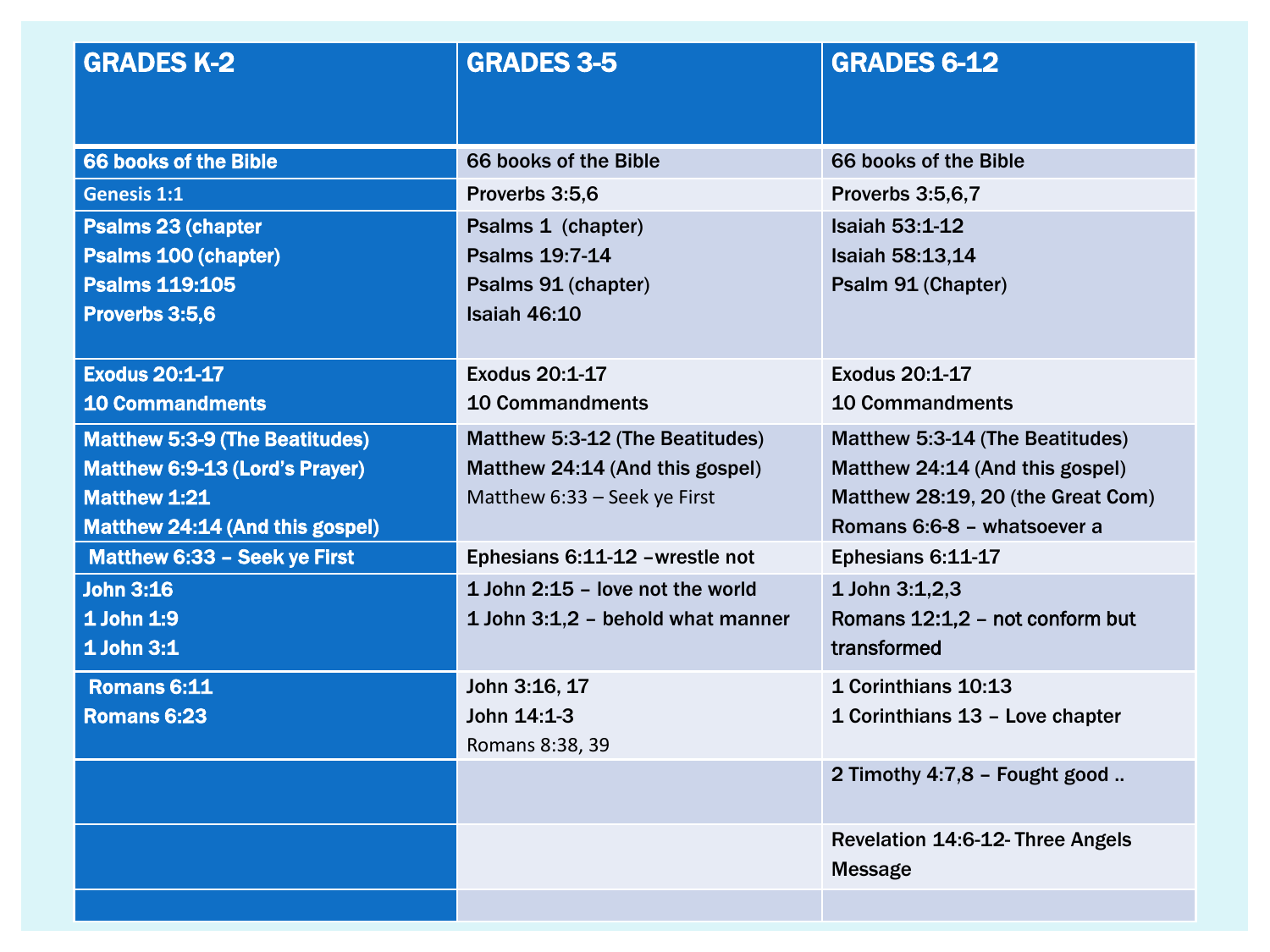#### The Year Of The Bible Student Scriptural Monthly Recitations

#### Classroom Theme Scripture: Galatians 5: 22-23

| <b>Month</b>     | <b>Scripture/Text</b>                                                                              |
|------------------|----------------------------------------------------------------------------------------------------|
| <b>August</b>    | John 15: 4-8<br><b>2 Timothy 3:16</b>                                                              |
| <b>September</b> | <b>Matthew 1: 21-23</b><br><b>Isaiah 9:6</b><br>Hebrews 4:16<br><b>Psalm 86:15</b>                 |
| <b>October</b>   | 2 Corinthians 8:7<br>Colossians 3:13, 14<br>Romans 6:23<br>Colossians 1:13, 14<br><b>Acts 4:12</b> |
| <b>November</b>  | <b>Isaiah 12:3-5</b><br><b>Ephesians 3:20</b><br><b>Psalm 138:3</b>                                |
| <b>December</b>  | Micah 6:8<br><b>Psalm 34:7</b><br>John 14:6,7                                                      |
| <b>January</b>   | <b>Exodus 34:29</b><br><b>John 15:13</b><br><b>Matthew 28:19, 20</b><br><b>Romans 8:38, 39</b>     |
| <b>February</b>  | John 15: 11, 12<br><b>Ezekiel 36:26</b><br>John 3: 16, 17<br><b>Psalm 71:15</b>                    |
| <b>March</b>     | 1 Corinthians 3:8<br><b>Colossians 1: 10</b><br>Psalm 103: 11-13<br>John 13: 13, 14                |
| <b>April</b>     | <b>Isaiah 58: 10, 11</b><br>John 13: 15-17                                                         |
| <b>May</b>       | <b>Galatians 5:13</b><br><b>Romans 3: 22</b>                                                       |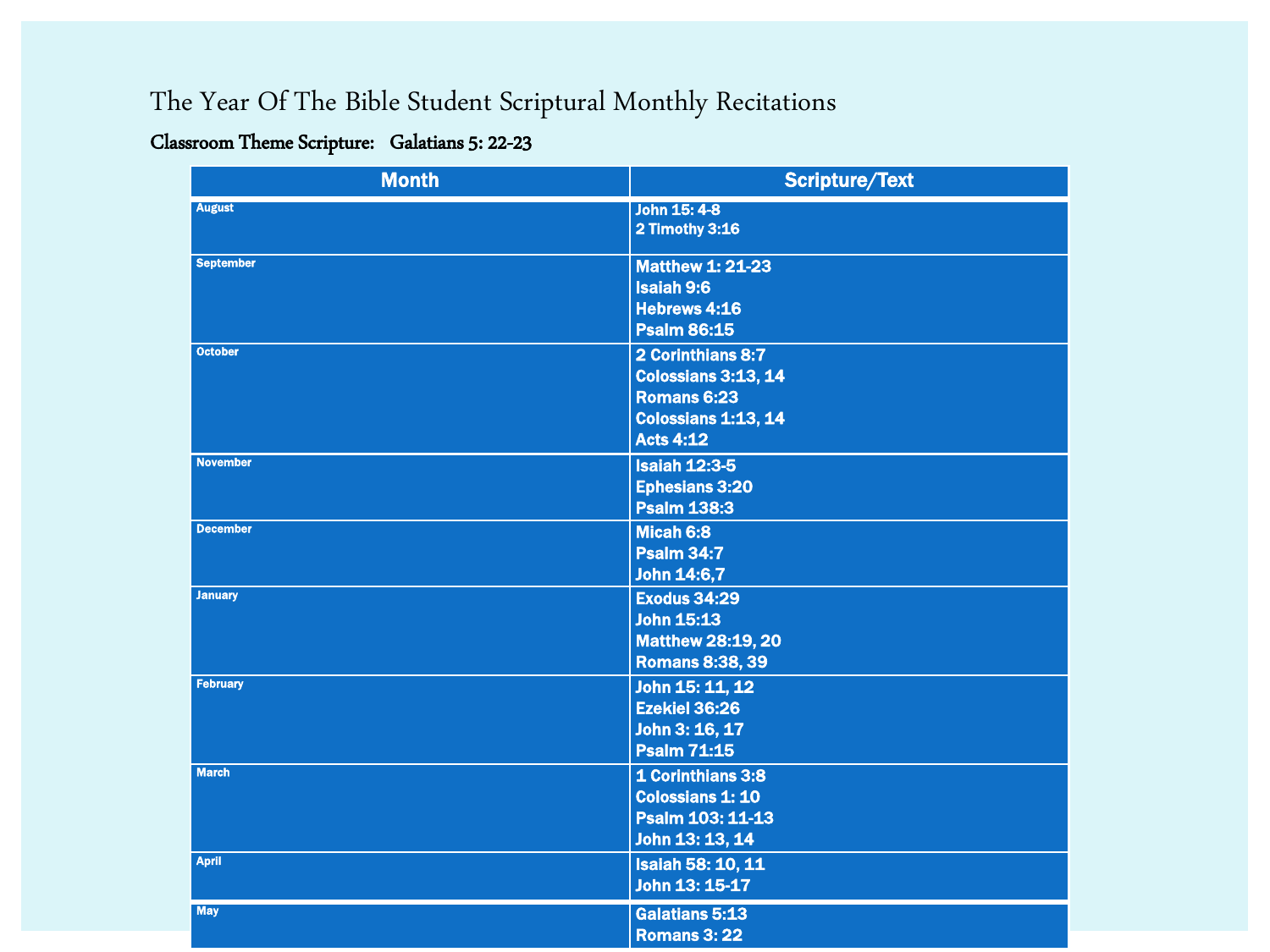### THE YEAR OF THE BIBLE

| <b>CHAPTERS</b>                | <b>ESSENTIALS</b> | <b>DOCTRINAL</b>         |
|--------------------------------|-------------------|--------------------------|
| <b>Psalms 1</b>                | Exodus 20: 1-17   | <b>Revelations 14</b>    |
| <b>Psalms 23</b>               | John 3:16,17      | Romans 5:8               |
| Psalms 91                      | 2 Tim 3:16,17     | 1 John 1:9               |
| Psalms 100                     | Roman 6:23        | Exodus 20:8-11           |
| I Corinthians 13               | Psalm 119:11      | 1 John 2:3,4             |
|                                | 1 John 3:1,2      | <b>Revelations 1:7</b>   |
| <b>LEARN 66 Books of Bible</b> | Isaiah 58:13, 14  | 1 Corinthian 6:19-20     |
| <b>Lord's Prayer</b>           | I John $3:1,2$    | Eccl. 9:5 & Psalms 146:4 |
|                                | Galatians 2:20    |                          |
|                                | Psalm 119:11      |                          |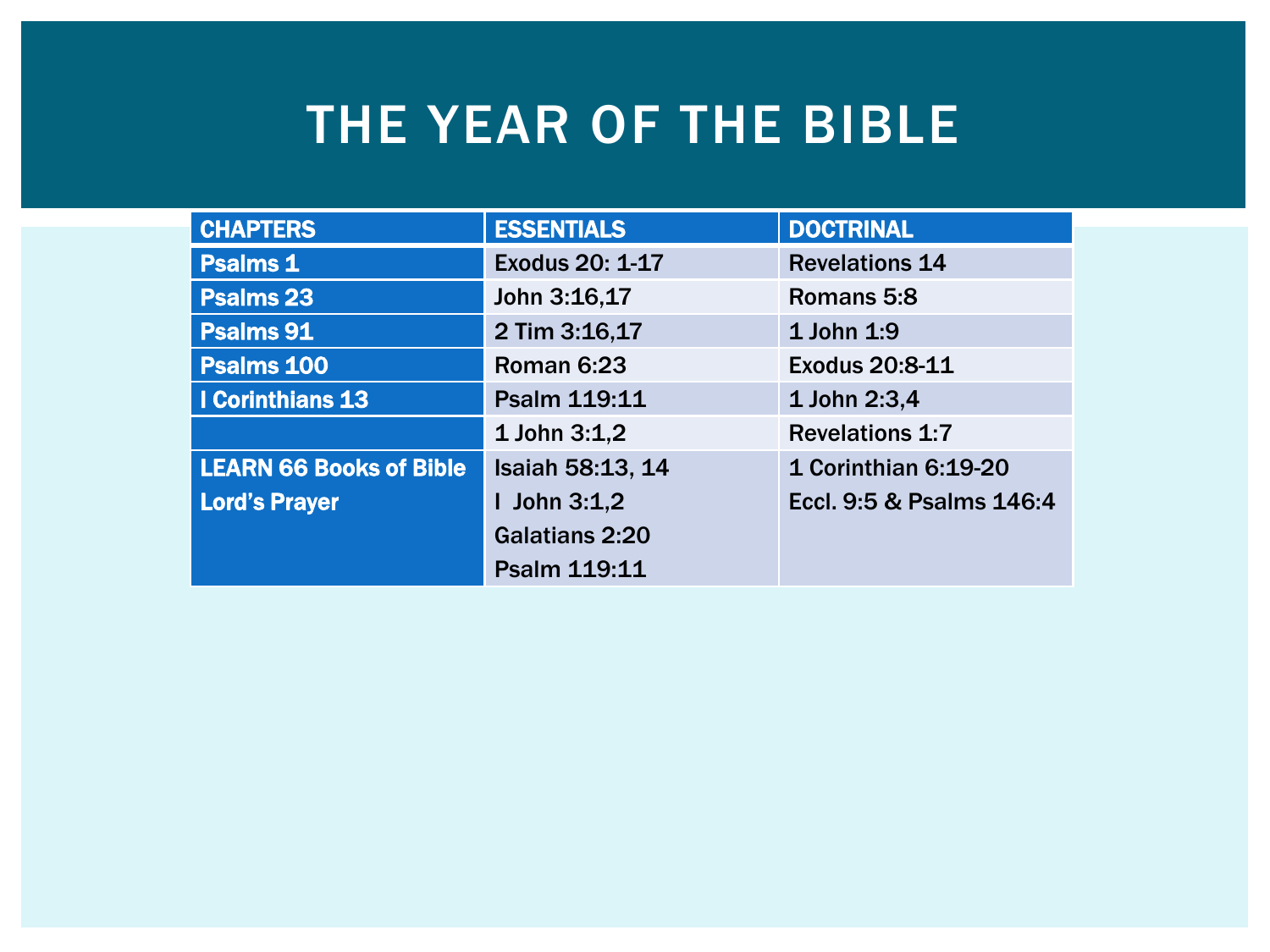## QUOTE OF THE YEAR FOR GRADES 6-12

 **There are some who seem to be always seeking for the heavenly pearl. But they do not make an entire surrender of their wrong habits. They do not die to self that Christ may live in them. Therefore they do not find the precious pearl. They have not overcome unholy ambition and their love for worldly attractions. They do not take up the cross and follow Christ in the path of self denial and sacrifice. Almost Christians, yet not fully Christians, they seem near the kingdom of heaven, but they cannot enter there. Almost but not wholly saved, means to be not almost but wholly lost. [ EGW, COL, 119]**

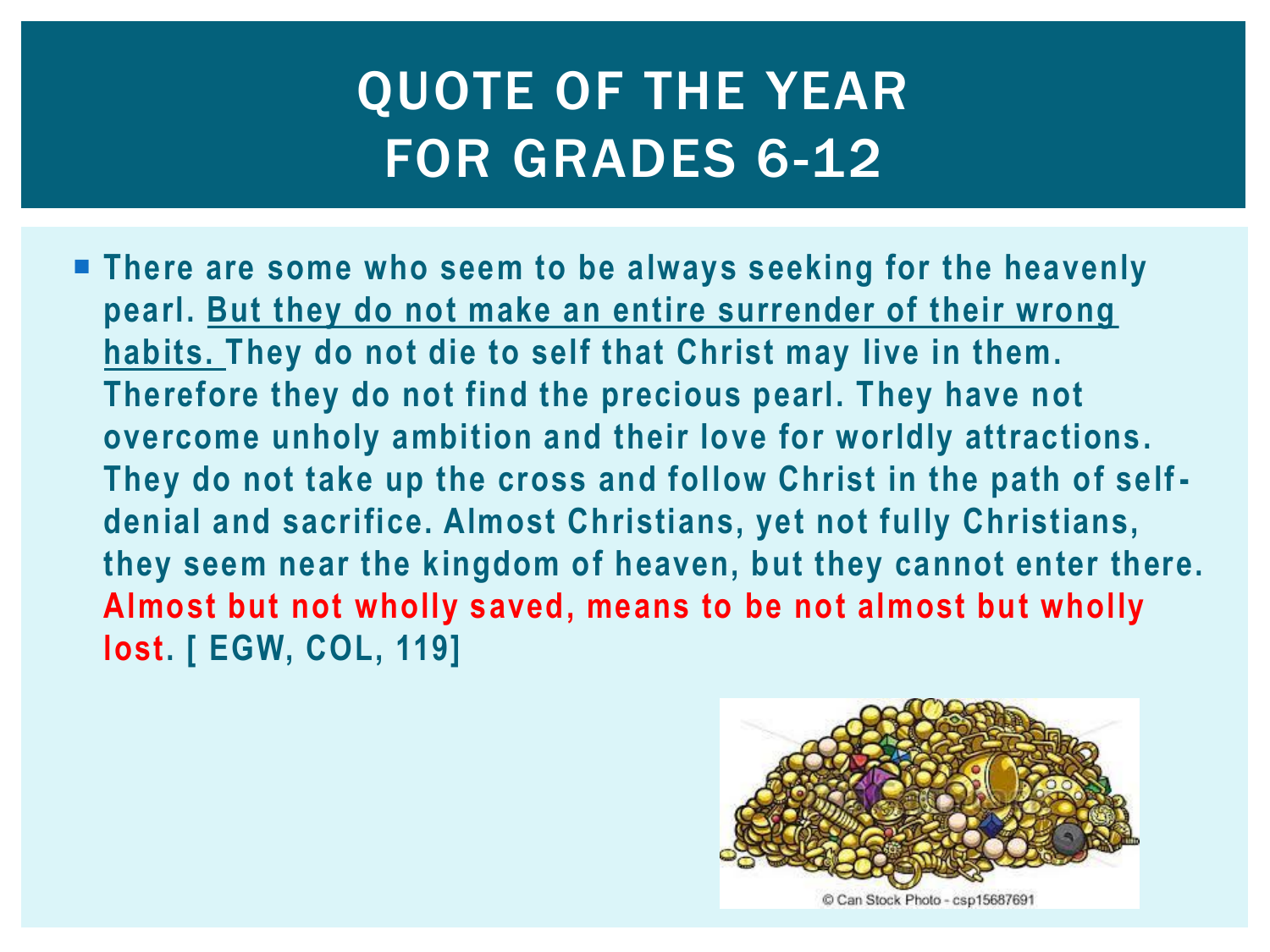## LESSON IDEAS

- Define or determine what or who is the heavenly pearl?
- What is the difference between unholy ambition and holy ambition?
- Describe what holy and unholy ambition may look or feel like in the life of a young person?
- Dramatize a scenario of "almost Christians, yet not fully Christians".
- Use the clips on Youtube of the "Rich Young Ruler". Then discuss what self-denial and sacrifice means in the life of a Christian young person.

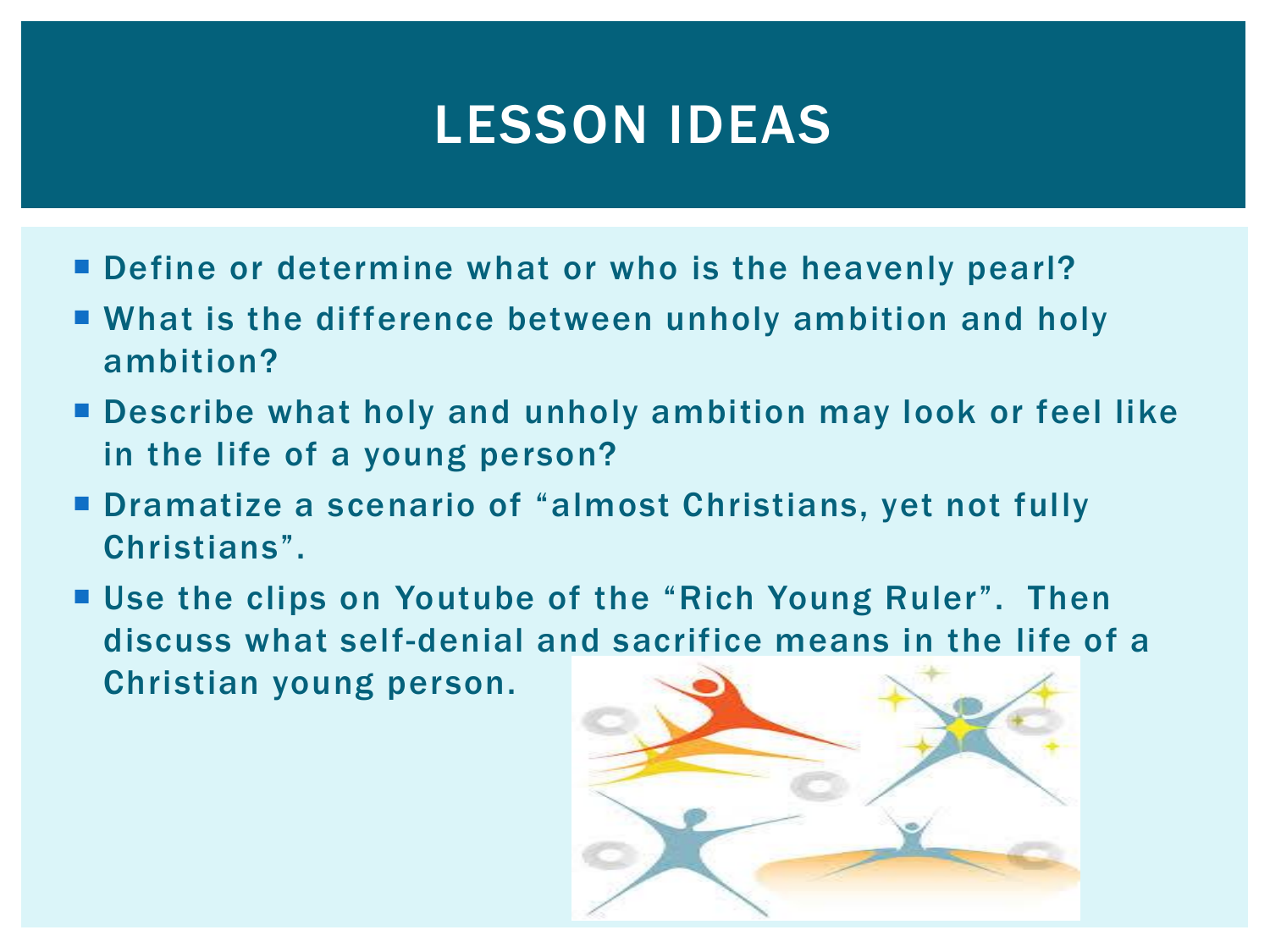## QUOTE OF THE YEAR "MAKING IT REAL" IDEAS

- **Rewrite and memorize this quote in the first person.**
- Create a short video commercial using all or parts of this passage that you feel is most important to remember
- **Find five Bible verses that support quotation.**
- **Draw or create a poster to inspire other young people to** remember the importance of the words.
- Write a short skit make sure the words of this quotation are used throughout the script.
- Make a PowerPoint presentation using the words of the quotation.